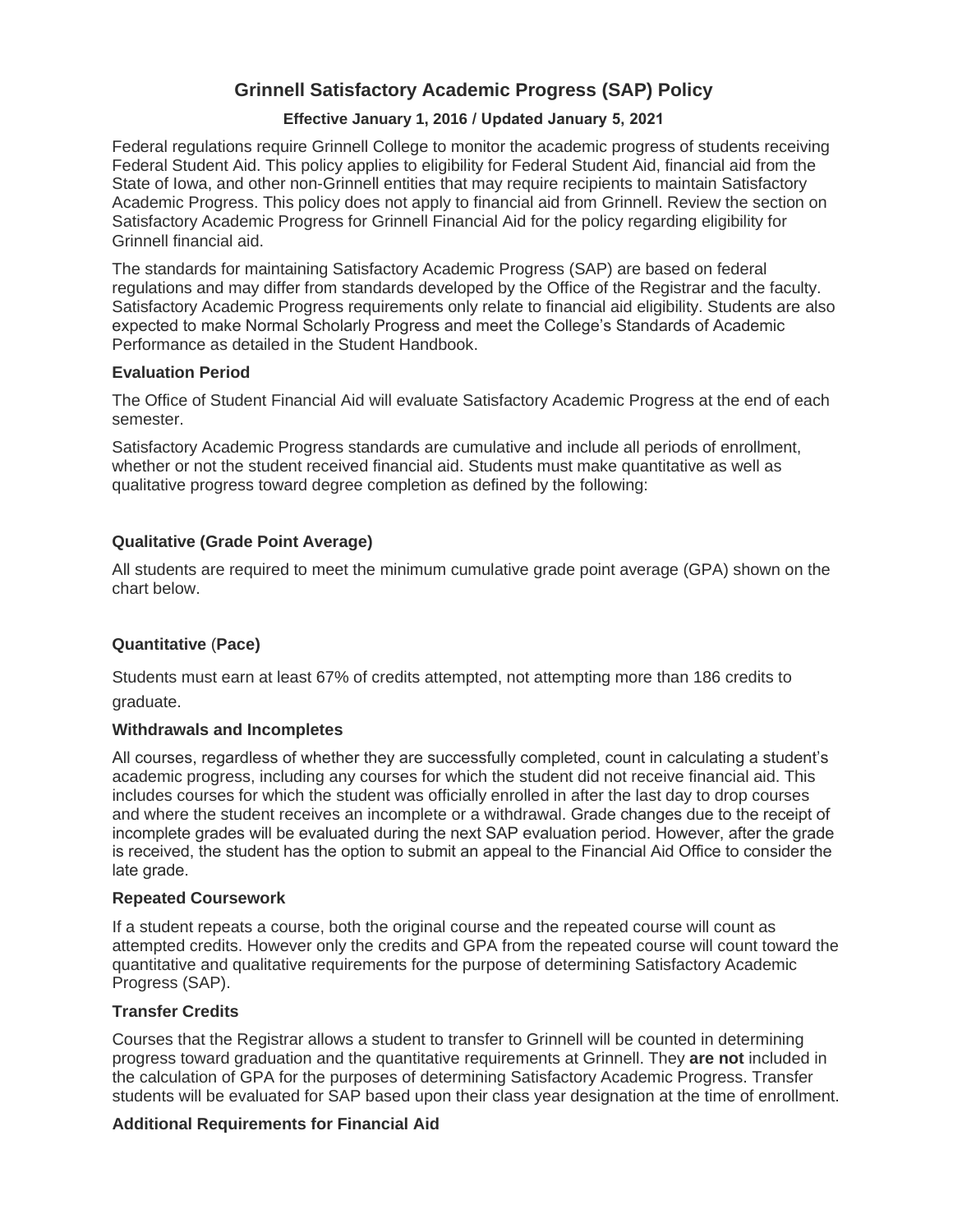Students must earn 67% of all credits attempted. (An earned credit has a grade of A, A-, B+, B , B-, C+, C, D, or S.) Audits, withdrawals, incompletes, repeated courses, and transfer credits are included in attempted credit totals, though they are not calculated into the grade point average for the purpose of determining Satisfactory Academic Progress. A grade of failing (F) is also included in attempted credit totals and is calculated into the grade point average.

Additionally, all Grinnell students are expected to finish their degree within an acceptable period of time. The maximum time frame for federal financial aid recipients is 150% of the published program requirements. This includes changes to majors as well as additions to academic plans to include a second major or a concentration. If at any time it can be determined that the student is unable to complete the program within the maximum time frame, the student will be disqualified from receiving federal and state aid at that time. The Office of Student Financial Aid will notify the student prior to the student reaching the maximum time frame.

| Based on the Number<br>of Attempted Credits | Minimum Cumulative GPA Requirement | Minimum Number of Credits Completed<br>(as a percentage of attempted) |
|---------------------------------------------|------------------------------------|-----------------------------------------------------------------------|
| 1-12 Credits                                | 1.7                                | 67%                                                                   |
| 13-28 Credits                               | 1.8                                | 67%                                                                   |
| 29-44 Credits                               | 1.9                                | 67%                                                                   |
| 45+ Credits                                 | 2.0                                | 67%                                                                   |

For degree-seeking students, Satisfactory Academic Progress will be measured as follows:

## **Failure to Meet Standards**

## **Financial Aid Warning**

If at the end of the evaluation period a student has not met either the qualitative standard (GPA) or quantitative standard (pace), the student will be placed on Financial Aid Warning for one evaluation period. Students on Financial Aid Warning are eligible to receive federal financial aid.

If at the end of the Warning period a student who has been on Warning has met both the qualitative standard (GPA) and the quantitative standard (pace), the Warning status is ended and the student is returned to good standing. If at the end of a semester on warning, the student is still not meeting SAP requirements, the student will be placed on Financial Aid Suspension.

Students who are re-admitted to Grinnell and who are placed in *strict academic probation, academic probation, or warning status by the academic standing committee* will be placed on Financial Aid Warning status.

## **Financial Aid Suspension**

If at the end of the Warning period a student who has been on Warning status HAS NOT met both the qualitative standard (GPA) and the quantitative standard (pace), the student will be placed on Financial Aid Suspension. Students on Financial Aid Suspension status are not eligible to receive financial aid from Federal Student Aid programs, the State of Iowa, or other non-Grinnell entities that require recipients to maintain Satisfactory Academic Progress until satisfactory academic progress, as defined above, has been achieved.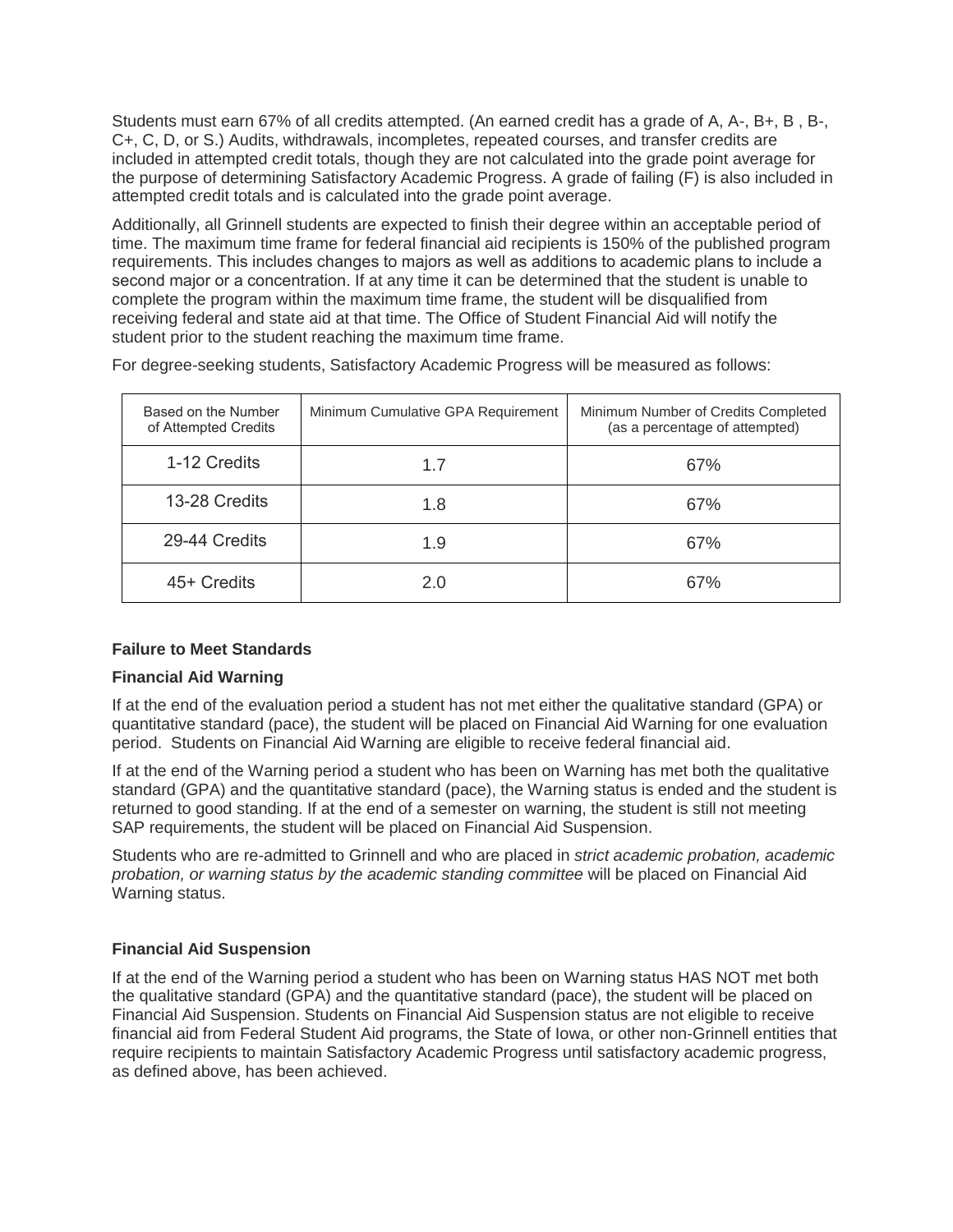A student who fails to make Satisfactory Academic Progress and is placed on Financial Aid Suspension has the right to appeal.

## **Appeals and Probationary Status**

A student that is unable to achieve Satisfactory Academic Progress, and as a result is placed on a Financial Aid Suspension, has the right to appeal based on special, unusual, or extenuating circumstances causing undue hardship. Examples include, but are not limited to: illness of student, illness of student's family member and need for student to become caretaker, death of student's immediate family member, student involved in an accident, Title IX related circumstances, and late grade changes. Appeals must be submitted by the student in writing (letter or email) to Grinnell College's Financial Aid Office. The appeal must include:

- A statement from the student explaining the nature of the extenuating circumstances that contributed to the Satisfactory Academic Progress deficiency and an explanation of how those barriers/circumstances have been removed.
- An Academic Improvement Plan approved by a member of Grinnell's Academic Advising Staff that, if followed, ensures the student will meet Satisfactory Academic Progress requirements.
- Supporting third party documentation is encouraged.

Appeals will be considered by the Financial Aid Appeals Committee. If the appeal is approved, the student will be placed on Financial Aid Probation and may continue to receive aid from Federal Student Aid programs, the State of Iowa, or other non-Grinnell entities that require recipients to maintain SAP. The academic progress of students placed on Financial Aid Probation will be monitored after each term.

#### **Financial Aid Probation**

A student who has successfully appealed a Financial Aid Suspension shall be placed on Financial Aid Probation. Students on Financial Aid Probation must meet a minimum term GPA of 2.0 during the probation term and complete 100% of all registered courses. If at the end of the next evaluation period, a student on probation status:

- Has met the grade point and completion standards, the student shall be returned to good standing.
- Has not met the grade point and/or completion standards but has met the conditions specified in the student's academic plan, the student will retain his/her financial aid eligibility and continue on Financial Aid Probation.
- Has not met the grade point and completion standards and has also not met the terms and conditions specified in his/her academic plan, the student shall be re-suspended immediately upon completion of the evaluation.

#### **Notification of Status and Appeal Results**

#### **Status Notification**

Students are notified in writing (letter or email) when evaluation of Satisfactory Academic Progress results in Suspension, Warning or Probation. The Suspension notifications will include the conditions of the current status and the requirements necessary to regain eligibility for financial aid. In addition, the notice of Suspension includes the right to and process necessary to appeal the suspension.

#### **Appeal Result Notification**